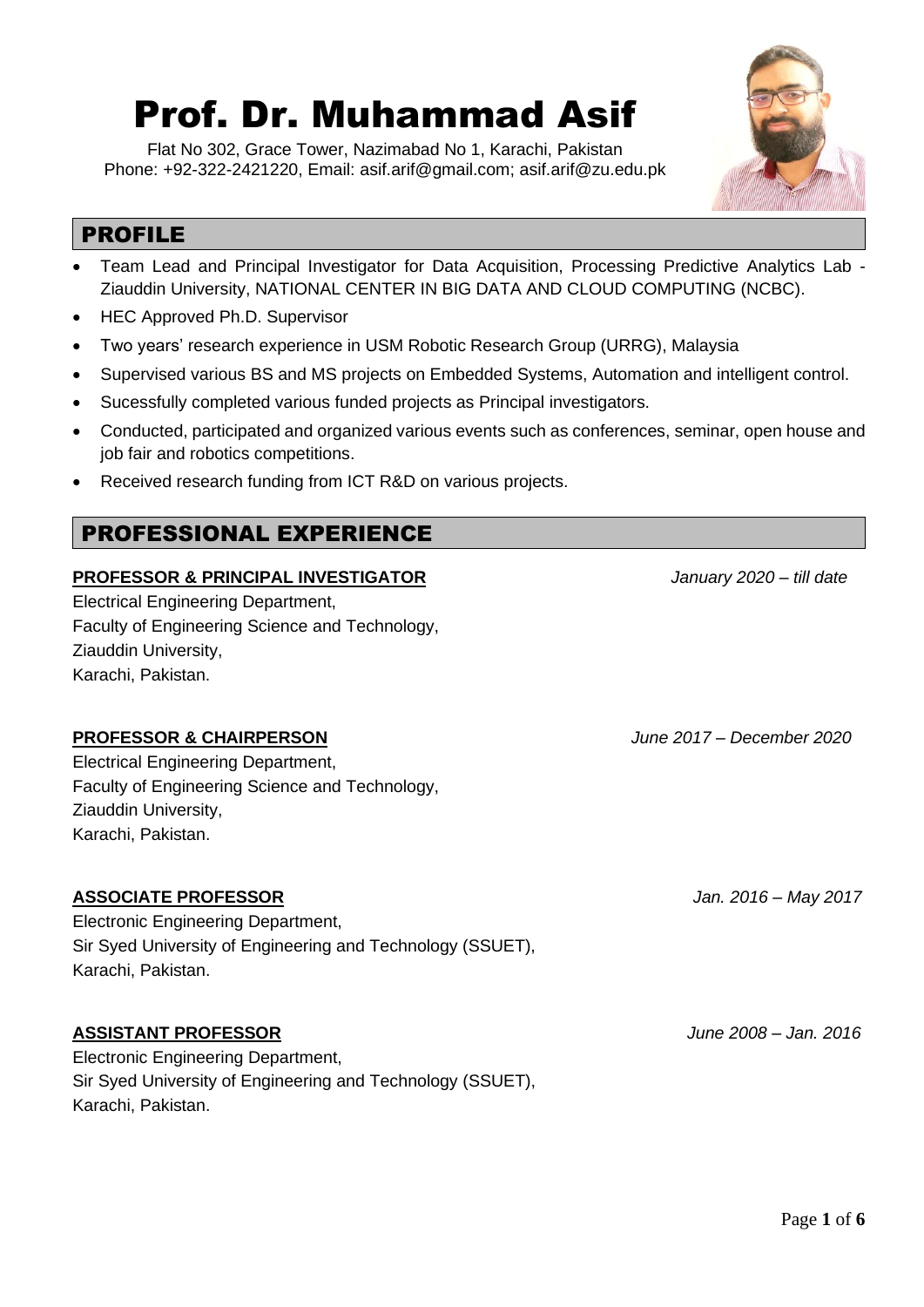# Department of Telecommunication and Computer Engineering, National University of Computer and Emerging Sciences, FAST, Karachi, Pakistan.

#### **RESEARCH OFFICER** *Sept. 2004 – Aug. 2006*

School of Electrical and Electronic Engineering, University Science Malaysia, Pinang, Malaysia

Faculty of Engineering and Applied Sciences, Riphah International University, Islamabad, Pakistan

#### **ASST. SERVICE MANAGER** *Feb. 2003 – Feb. 2004*

Biologic Medical System, Karachi, Pakistan

# EDUCATION

#### **PHD in ELECTRICAL (CONTROL) ENGINEERING** *Sept. 2009 – Nov. 2015*

National University of Sciences and Technology, (NUST), Pakistan

- **Research Title:** Modelling and Control for Trajectory Tracking and Multi-Robot formation of Nonholonomic Mobile Robot
- **Research Area:** Control and Embedded Systems

#### **MS by RESEARCH in ELECTRICAL ENGINEERING** *Sept. 2004 – Jan. 2007*

University Science Malaysia,

Pinang, Malaysia

- **Research Title:** A Bayesian Approach for Image-Based Underwater Target Tracking and Navigation
- **Research Area:** Control and System Design

## **BS in BIOMEDICAL ENGINEERING** *Jan. 1999 – Dec.2002*

Sir Syed University of Engineering and Technology, Karachi, Pakistan

- CGPA **3.44 / 4.0**
- Final Year Project: **Bio Tele-monitoring System**
- PEC No. **Biomedical / 0188**

**LECTURER** *Oct. 2006 – June 2008*

**LECTURER** *March 2004 – Aug. 2004*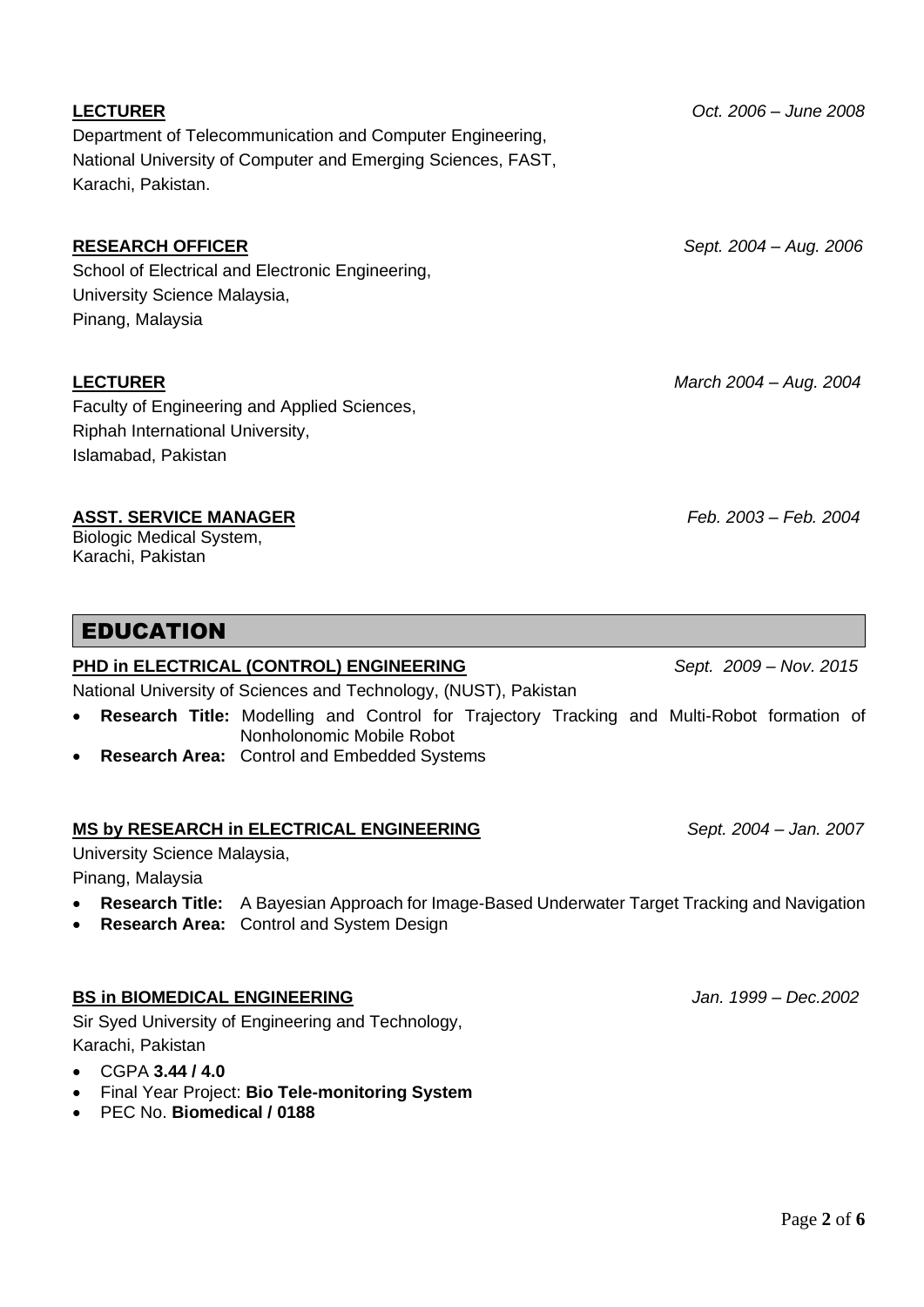# RESEARCH & PUBLICATIONS

#### JOURNALS AND BOOK CHAPTERS

- 1. Meghani, S. K., **Asif, M**., Awin, F., & Tepe, K. (2019). Empirical Based Ranging Error Mitigation in IR-UWB: A Fuzzy Approach. IEEE Access, 7, 33686-33697 (**Sci citation indexed with impact factor: 4.098)**.
- 2. **Asif, M.**, Khan, M.J., & Memon, A.Y. (2017). Integral Terminal Sliding Mode Control for Leader Follower Formation Control. *Robotica* (**Sci citation indexed with impact factor: 1.184)**
- 3. Safwan, M., Uddin, V. and **Asif, M**. (2016), Nonholonomic Mobile Robot Trajectory Tracking using Hybrid Controller. Mehran University Research Journal of Engineering and Technology, Vol. 35, No. 2, April 2016.
- 4. **Asif, M.**, Memon, A.Y., & Khan, M.J. (2015). Output Feedback Control for Trajectory Tracking of Wheeled Mobile Robot. *Intelligent Automation & Soft Computing*, pp: 1-13. doi: 10.1080/10798587.2015.1044184 **(Sci citation indexed with impact factor: 0.652)**
- 5. Alvi, B.A., **Asif, M.**, Siddiqui, F.A., Israr, A., Kamal, M.S., & Yasir, M. (2015). Robust Controller Design for Satellite Attitude Determination, Stabilization and Control Using LQG/LTR. *Wireless Personal Communication*, DOI: 10.1007/s11277-015-2741-3. **(Sci citation indexed with impact factor: 1.20)**
- 6. **Asif, M.**, Khan, M.J., Safwan, M., & Rehan, M. (2015). Feedforward and Feedback Kinematics Controller for Wheeled Mobile Robot Trajectory Tracking. *Journal of Automation and Control Engineering*, Vol, 3(3).
- 7. Alvi, B. A., **Asif, M.**, Siddiqui, F. A., Safwan, M., & Bhatti, J. A. (2014). Fast Steering Mirror Control Using Embedded Self-Learning Fuzzy Controller for Free Space Optical Communication. *Wireless Personal Communications*, 76(3), 643-656. **(Sci citation indexed with impact factor: 1.20)**
- 8. **Asif, M.**, Khan, M. J., & Cai, N. (2014). Adaptive sliding mode dynamic controller with integrator in the loop for nonholonomic wheeled mobile robot trajectory tracking. *International Journal of Control*, 87(5), 964-975. **(Sci citation indexed with impact factor: 1.28)**
- 9. Amir, S., Hashmani, M., Chowdhry, B. S., & **Asif, M.** (2012). Experimental Study to Evaluate the Significance of Musical Stimuli in Reorientation of Fetal Head Position. *International Journal of Computer Applications*, 48(3), 39-44.
- 10. Alvi, B. A., **Asif, M.**, & Israr, A. (2012, January). Measurement of complex mode amplitudes in multimode fiber. In SPIE OPTO (pp. 82840K-82840K). *International Society for Optics and Photonics*. **(Sci citation indexed)**
- 11. Ali, S.F.A., **Asif, M.**, Mirza, E.H., & ul Hassan, S.N. (2013, January). Reduction in Increased Cadmium Concentration from Human Blood and Urine of Cigarette Smokers by using Cystus-Sud. *In World Congress on Medical Physics and Biomedical Engineering*, May 26-31, 2012, Beijing, China (pp. 132- 135). Springer Berlin Heidelberg.
- 12. Ali, S.F.A., **Asif, M.**, ul Hassan, S.N., & Mirza, E.H. (2013, January). To Observe the Effects of Cystus-Sud on Mercury Concentration in Blood and Urine of Tobacco Smokers*. In World Congress on Medical Physics and Biomedical Engineering*, May 26-31, 2012, Beijing, China (pp. 126-129). Springer Berlin Heidelberg.
- 13. Amir, S., Chowdhry, B. S., **Asif, M.**, & Chowdhry, B. (2012). An External Approach to Improve the Information Content of Diagnostic Ultrasound Images. *In Emerging Trends and Applications in Information Communication Technologies*, (pp. 101-109). Springer Berlin Heidelberg.
- 14. Wallam, F., & **Asif, M.** (2011). Dynamic Finger Movement Tracking and Voice Commands Based Smart Wheelchair. *International Journal of Computer and Electrical Engineering*, 3(4), 497.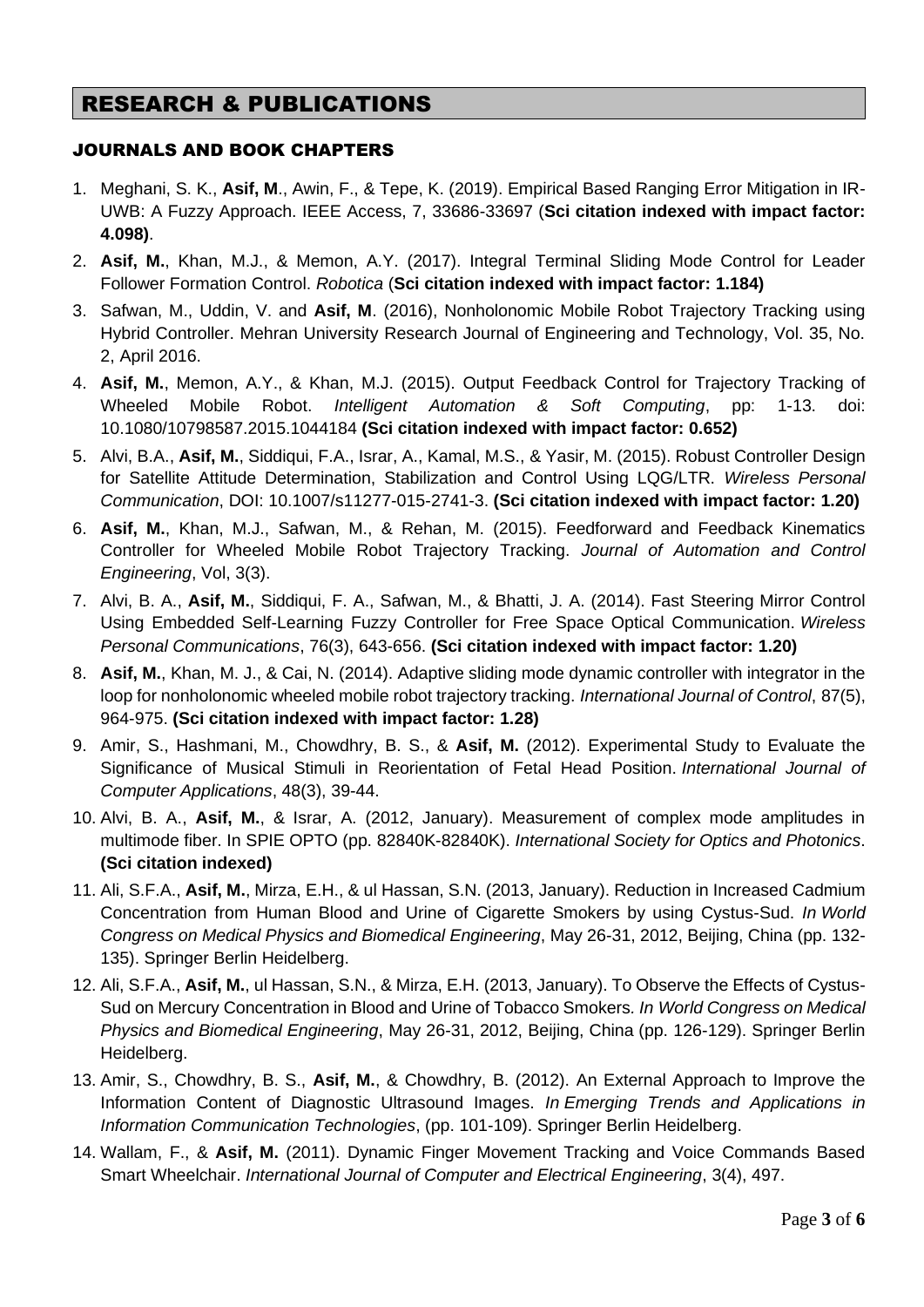- 15. **Asif, M.**, Amir, S., Israr, A., & Faraz, M. (2010). A vision system for autonomous weed detection robot*. International Journal of Computer and Electrical Engineering*, 2(3), 486-491.
- 16. **Asif, M.**, Arshad, M. R., Yousuf, M., Zia, I., & Yahya, A. (2007). An implementation of active contour and Kalman filter for road tracking. *International Journal of Applied Mathematics*, 37(2), 1-7.
- 17. **Asif, M.**, & Arshad, M. R. (2006). An active contour and kalman filter for underwater target tracking and navigation. *INTECH Open Access Publisher*.

#### CONFERENCE PUBLICATIONS

- 1. Israr, [A.,](https://www.researchgate.net/researcher/2036885131_Amber_Israr) Rakocevic, V., Alvi B.A., Aamir, M., & **Asif, M.** (2015). Analysis of Greedy Decision Making for Geographic Routing for Randomly Moving Object. *International Multitopic Conference 2015 (IMTIC'15)*
- 2. Alvi, B.A., Abbas, N., Israr, A., & **Asif, M.** (2014, May). Optimized design of sun sensor and centroid algorithm for small satellite mission*. In Wireless Communications, Vehicular Technology, Information Theory and Aerospace & Electronic Systems (VITAE)*, 2014 4th International Conference on (pp. 1-4). IEEE.
- 3. Meghani, S.K., & **Asif, M.** (2014, April). Localization of WSN node based on RTT ToA using ultra wide band & 802.15. 4a channel*. In Networking, Sensing and Control (ICNSC), 2014 IEEE 11th International Conference on* (pp. 380-385). IEEE.
- 4. Alvi, B.A., **Asif, M.**, Siddiqui, F.A. & Safwan, M. (2013). Fast Steering Mirror Control using Fuzzy Logic Controller For Free Space Optical Communication. *Second International Conference on Mobility for Life: Technology, Telecommunication and Problem Based Learning 2013(TTPBL 2013)*; 01/2013
- 5. Mirza, E. H., Ali, S. F. A., **Asif, M.**, Azhar bin Ibrahim, W. M., & Najam ul Hassan, S. (2012, February). Evaluation of anti-corrosion properties of DLC coatings for medical devices. *In Biomedical Engineering (ICoBE), 2012 International Conference on* (pp. 117-122). IEEE.
- 6. Meghani, S. K., **Asif, M.**, & Amir, S. (2012, April). Localization of WSN node based on time of arrival using ultra wide band spectrum. *In Wireless and Microwave Technology Conference (WAMICON), 2012 IEEE 13th Annual* (pp. 1-4). IEEE.
- 7. Ali, S. F. A., Mehdi, S. U., **Asif, M.**, Hassan, S. N. U., & Mirza, E. H. Detection of Iron and Manganese Concentrations in Human Biological Fluid with Flame Atomic Absorption Spectroscopy (FAAS). *International Conference on Bioscience, Biochemistry and Pharmaceutical Sciences (ICBBPS'2012)*, Penang, Malaysia; 01/2012
- 8. Azhar bin Ibrahim, W. M., Ali, S. F. A., **Asif, M.**, & Mirza, E. H. (2012, February). Release of excessive iron concentration from human blood and urine of cigarette smokers by using Cystus-Sud. *In Biomedical Engineering (ICoBE), 2012 International Conference on (pp. 133-138). IEEE*.
- 9. Mehmood, N., Ali, Z. A., Sidiqui, A. A., **Asif, M.**, & Wasi, S. (2011, August). Electronic meter reader & data base management system. *In Information Technology and Artificial Intelligence Conference (ITAIC), 2011 6th IEEE Joint International* (Vol. 1, pp. 68-71). IEEE.
- 10. Siddiqui, F. A., Amir, S., **Asif, M.**, & Ali, Z. A. (2011, April). Lane tracking and autonomous cruise control for automatic highway system. *In Signal Processing and Communications Applications (SIU), 2011 IEEE 19th Conference on* (pp. 542-545). IEEE.
- 11. Amir, S., **Asif, M.**, & Mustafa, M. (2010, January). The pivotal role of Tera-scale performance in Future Networks: Sequoia vs Multi-core Teraflop Chip. *In Future Networks, 2010. ICFN'10. Second International Conference on* (pp. 265-268). IEEE.
- 12. Qadri, M.T., & **Asif, M.** (2009, April). Automatic number plate recognition system for vehicle identification using optical character recognition. *In Education Technology and Computer, 2009. ICETC'09. International Conference on* (pp. 335-338). IEEE.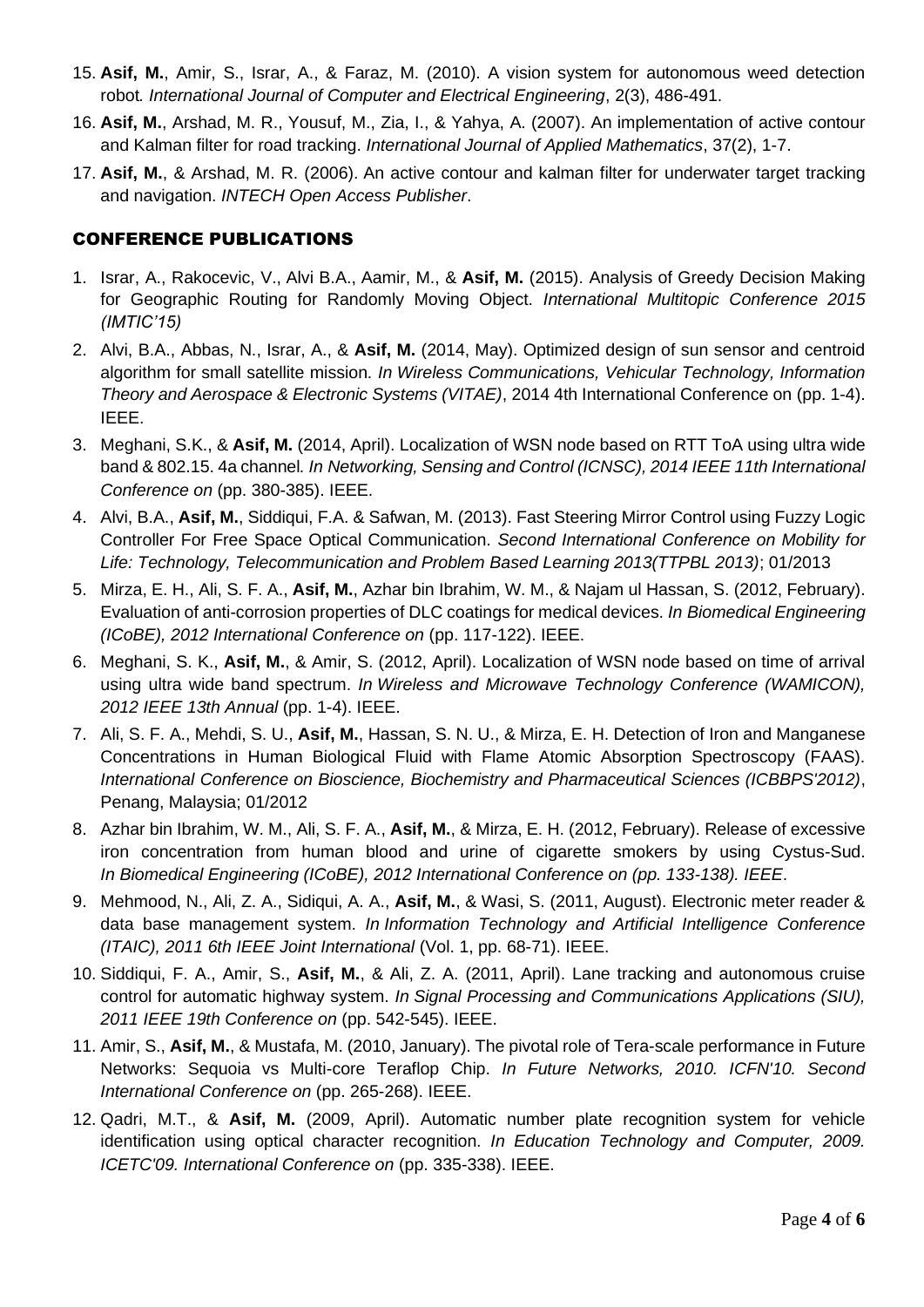- 13. Ali, S. F. A., **Asif, M.**, Johannisson, R., & Siegers, C. P. (2009, December). Measurement of thiocyanate in human blood as a function of smoke. *In Multitopic Conference, 2009. INMIC 2009. IEEE 13th International* (pp. 1-5). IEEE.
- 14. Amir, S., & **Asif, M.** Analytical Study of MC-CDMA-TCM over Multi-path Rayleigh Fading Channels. 2009 *International Conference on Computer Engineering and Applications, IPCSIT* vol.2 (2011), IACSIT Press, Singapore.
- 15. Ali, S. A., Alvi, B. A., & **Asif, M.** (2008, October). OPGW our experience in KESC. *In Electric Power Conference, 2008. EPEC 2008*. IEEE Canada (pp. 1-6). IEEE.
- 16. **Asif, M.**, Arshad, M. R., & Yahya, A. (2006, July). Visual tracking system for underwater pipeline inspection and maintenance application. *In First International Conference on Underwater System Technology, USYS06* (pp. 18-20).
- 17. **Asif, M.**, Arshad, M. R., & Wilson, P. A. (2005, June). AGV guidance system: an application of simple active contour for visual tracking. *In Proceedings of World Academy of Science, Engineering and Technology* (Vol. 6, pp. 74-77).

**CERTIFICATES** 

| <b>TITLE</b>                                                                 | <b>ORGANIZER</b>                                                                       | <b>DATE</b>             |
|------------------------------------------------------------------------------|----------------------------------------------------------------------------------------|-------------------------|
| LabVIEW Core 2                                                               | NI Customer Education                                                                  | May 31, 2018            |
| LabVIEW Core 1                                                               | NI Customer Education                                                                  | May 28, 2018            |
| <b>Quality Assurance and Governance</b>                                      | Commission,<br>Education<br>Higher<br>Pakistan                                         | April 18-20,<br>2017    |
| International Conference on Engineering<br>Science and Technology (ICEST-16) | Sir Syed University of Engineering<br>and Technology, Karachi                          | August 30-31,<br>2016   |
| Asian Regional School on FPGA Design<br>For Scientific Instrumentation       | <b>The</b><br>Abdus<br>Salam<br>International<br><b>Centre for Theoretical Physics</b> | December 7-<br>18, 2015 |
| Development<br>Workshop<br>Faculty<br>Network Simulator-2 (NS-2)             | Sir Syed University of Engineering<br>and Technology, Karachi                          | October 17,<br>2015     |
| Estimating Reliability of Electronic and<br><b>Telecommunication Devices</b> | <b>IEEEP, Karachi Center</b>                                                           | February 04,<br>2015    |
| ROBOCOM'15 "Robo Soccer"                                                     | Sir Syed University of Engineering<br>and Technology, Karachi                          | April 30, 2015          |
| <b>CPD Framework for Professional</b><br>Development of Engineers            | Sir Syed University of Engineering<br>and Technology, Karachi                          | August 26,<br>2014      |